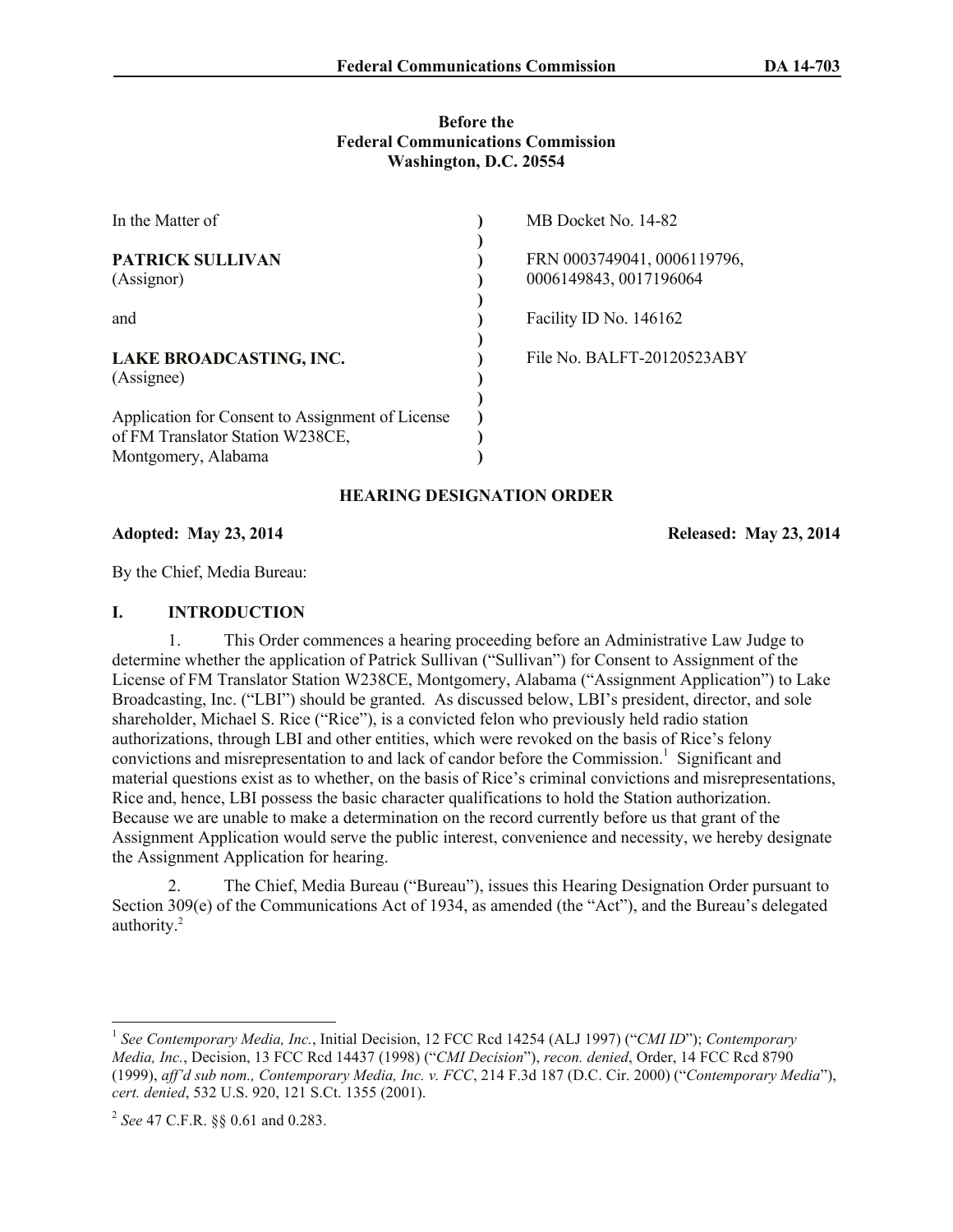# **II. BACKGROUND**

3. In November 1990, Rice was arrested in St. Charles County, Missouri, and was charged with eight counts of deviate sexual assault of children who were between 14 and 16 years old, and four counts of sodomy of children who were under 14 years old. The alleged activities took place between December 1985 and October 1990. On July 5, 1994, Rice was convicted of four counts of sodomy, six counts of deviate sexual assault in the first degree, and two counts of deviate sexual assault in the second degree, all of which were felonies.<sup>3</sup> The misconduct for which Rice was convicted involved five children. Rice was sentenced to a total of 84 years in prison.

4. At the time of his conviction in 1994, Rice held a 67.5 percent ownership interest in LBI, then the licensee of Station KBMX(FM), Eldon, Missouri; permittee of unbuilt Station KFXE(FM), Cuba, Missouri; and applicant for a new FM broadcast station at Bourbon, Missouri. Rice subsequently became and remains the owner of all issued shares of LBI's stock. Rice also was the sole shareholder at the time of Contemporary Media, Inc. ("CMI"), licensee of Stations WBOW(AM), WZZQ(AM), and WZZQ(FM), Terre Haute, Indiana; and Contemporary Media, Inc. was the parent company of Contemporary Broadcasting, Inc., licensee of Station WFMZ(FM), Columbia, Missouri; and the permittee of Station KAAM-FM, Huntsville, Missouri.

5. By Order to Show Cause and Notice of Apparent Liability,<sup>4</sup> the Commission directed the three Rice-owned broadcast companies to show cause why their licenses and construction permits should not be revoked. The Order to Show Cause specified issues (a) to determine the effect of Michael Rice's convictions on the basic qualifications of his companies to be and remain Commission licensees; (b) to determine whether the companies misrepresented to the Commission that subsequent to his arrest, Michael Rice had been excluded from the management and operation of his radio stations; and (c) to determine whether Michael Rice had engaged in an unauthorized transfer of control of his broadcasting companies. Following a full and complete evidentiary hearing, the Presiding Administrative Law Judge concluded that, while there was no unauthorized transfer of control, Rice's felony convictions and his companies' misrepresentation and lack of candor constituted independent grounds for disqualification of the licensees and revocation of their authorizations. The conclusions reached in the Initial Decision of the Presiding Administrative Law Judge were affirmed through all administrative and judicial appeals.<sup>5</sup>

6. Because his sentences ran concurrently, Rice was incarcerated for just over five years. He was released from prison in December 1999. On May 23, 2012, Sullivan filed the captioned application for Commission consent to the assignment of license for Station W238CE to LBI.

7. In the Application, Sullivan and LBI acknowledge Rice's criminal history, but argue that Rice is now qualified to be a Commission licensee because he has been sufficiently rehabilitated. In this regard, LBI claims, among other things, that the felonies of which Rice was convicted occurred over twenty years ago, Rice has paid his debt to society and had his rights restored, and he has been a productive and respected citizen since his release from prison. In addition, LBI argues that although Rice suffered from severe, undiagnosed, and untreated mental illnesses at the time of his arrest and conviction, he is "fully recovered and rehabilitated from his psychiatric condition," and that "[t]here is no evidence that he will relapse."<sup>6</sup>

8. The Application was accepted for filing on May 24, 2012. On December 20, 2012, Child Protect, a Children's Advocacy Center serving Montgomery, Autauga, Elmore, and Chilton Counties in

<sup>&</sup>lt;sup>3</sup> State v. Michael Steven Rice, Case No. 11R019001787 (11<sup>th</sup> Judicial Circuit Court, St. Charles County, Missouri).

<sup>4</sup> 10 FCC Rcd 13685 (1995).

<sup>5</sup> *See supra* note 1.

 $6$  Combined Exhibits 12 and 13 to Application ("Character Exhibits") at fifth and sixth unnumbered pages.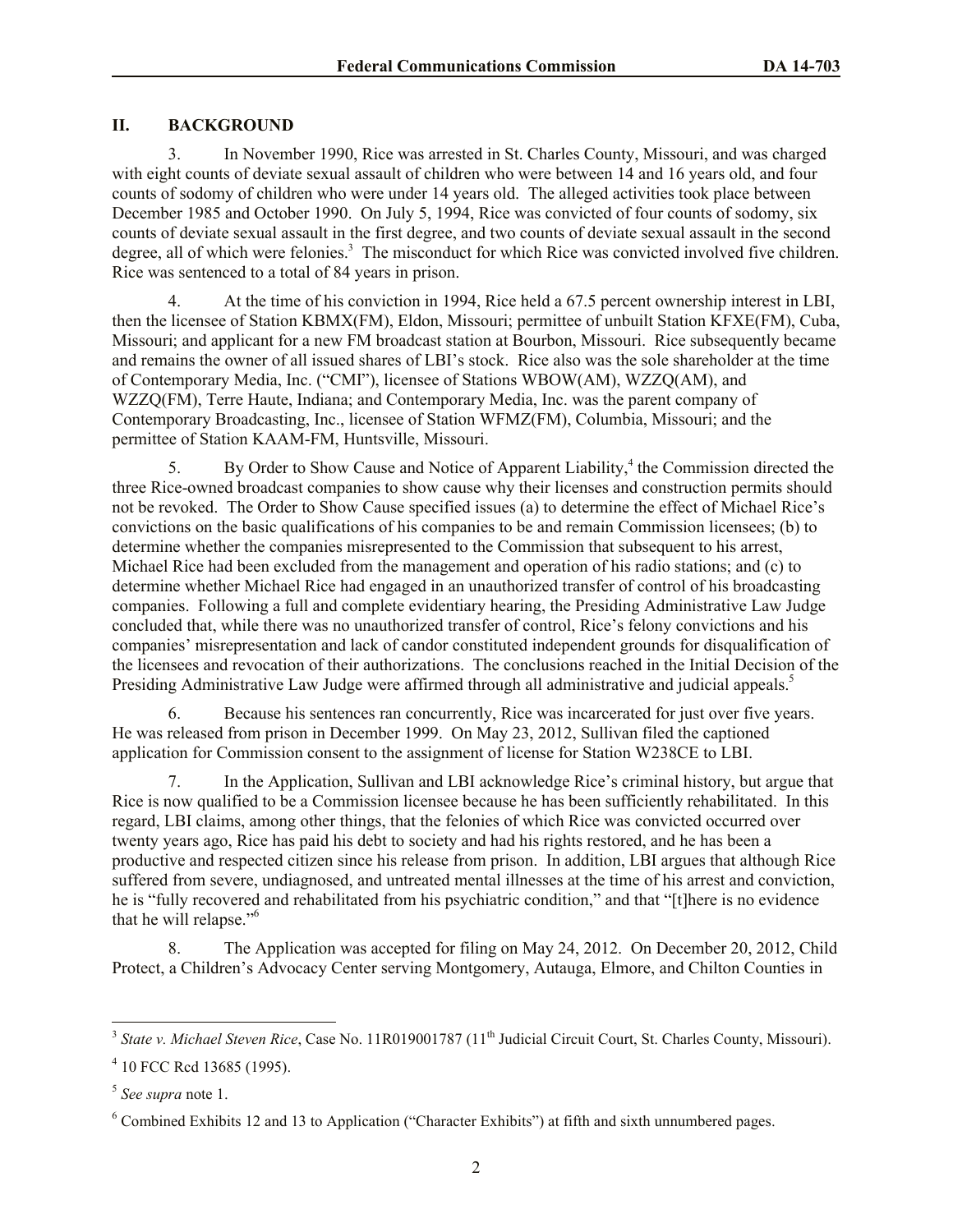Alabama, filed an informal objection to the Application ("Informal Objection").<sup>7</sup> The Informal Objection is based, first, on Rice's prior convictions for deviate sexual assault and sodomy;<sup>8</sup> and second, on the Commission's prior findings that Rice and LBI lacked candor with the Commission in misrepresenting the extent of his involvement with LBI and other companies owned by Rice.<sup>9</sup> With regard to the latter allegation, Child Protect alleges that Rice has lacked candor with the Commission since the revocation of his companies' authorizations on the basis that he has unlawfully managed the operations of Station WRBZ(AM), Wetumpka, Alabama, under a Local Marketing Agreement ("LMA").<sup>10</sup> Previously, the WRBZ(AM) (then-WAPZ(AM)) licensee applied to assign the license to Rice's CMI, but the initial application was dismissed under the Commission's "red light" rules.<sup>11</sup> CMI filed, and subsequently dismissed, a second assignment application.<sup>12</sup> Child Protect alleges that Rice entered into the LMA after dismissal of the first assignment application in order to program the station after being unable to purchase it.<sup>13</sup> Child Protect further alleges that Johnny Roland, the owner of WRBZ(AM), is an absentee owner who now resides in Arizona, and thus Rice is "manag[ing] the station as the controlling owner of the licensee  $\dots$ ."<sup>14</sup>

9. In a Joint Opposition to Informal Objection ("Opposition"), Sullivan and LBI challenge the Informal Objection on numerous grounds. First, they note that the Informal Objection was initially not served on Sullivan or LBI, was untimely as a petition to deny, and was not supported by an affidavit or declaration of personal knowledge.<sup>15</sup> Second, Sullivan and LBI claim that while they have not denied Rice's past criminal conduct referenced in the Informal Objection, they have adequately documented Rice's rehabilitation in an exhibit to the Application.<sup>16</sup> Third, Sullivan and LBI state that the LMA for WRBZ(AM) was a "standard initial step in [CMI's] proposed purchase" of the station, noting that the dismissal of the initial assignment application was without prejudice, and contained "no prohibitions on Mr. Rice's conduct going forward."<sup>17</sup> Finally, Sullivan and LBI deny that Rice is managing WRBZ(AM), stating that he is a full-time resident of St. Charles, Missouri, some 615 miles from Wetumpka, Alabama; that Rice typically makes four "brief visits" to Wetumpka in a calendar year; and that he has no managerial role or voice at the station other than to provide programming, and has exerted no influence on personnel matters or financing.<sup>18</sup> The parties also state that Johnny Roland is, in fact, a resident of Creve Coeur, Missouri, since leaving Arizona in 2003, and "runs WRBZ with its local full-time General Manager, Patrick Sullivan."<sup>19</sup>

 $\overline{\phantom{a}}$ 

<sup>16</sup> *Id*. at 2.

 $<sup>7</sup>$  The Informal Objection was originally filed October 24, 2012, but was re-filed because the original filing was not</sup> served on Sullivan and Rice.

<sup>&</sup>lt;sup>8</sup> Informal Objection at 1.

<sup>9</sup> *Id*. at 1-2.

 $10$  *Id.* 

<sup>11</sup> File No. BAL-20040715ADJ. *See J.W. Promotions, Inc.*, Letter (MB Jan. 12 2005) (dismissing the application pursuant to 47 C.F.R. §§ 1.1910(b)(3) and 0.283).

<sup>&</sup>lt;sup>12</sup> File No. BAL-20050610AGS.

<sup>&</sup>lt;sup>13</sup> Informal Objection at 2.

 $^{14}$  *Id.* 

<sup>&</sup>lt;sup>15</sup> Opposition at 1-2.

<sup>&</sup>lt;sup>17</sup> *Id*. at 3 (emphasis in original).

<sup>18</sup> *Id*. at 4 and Exhibit E (Declaration of Michael S. Rice).

<sup>19</sup> *Id*. at 4.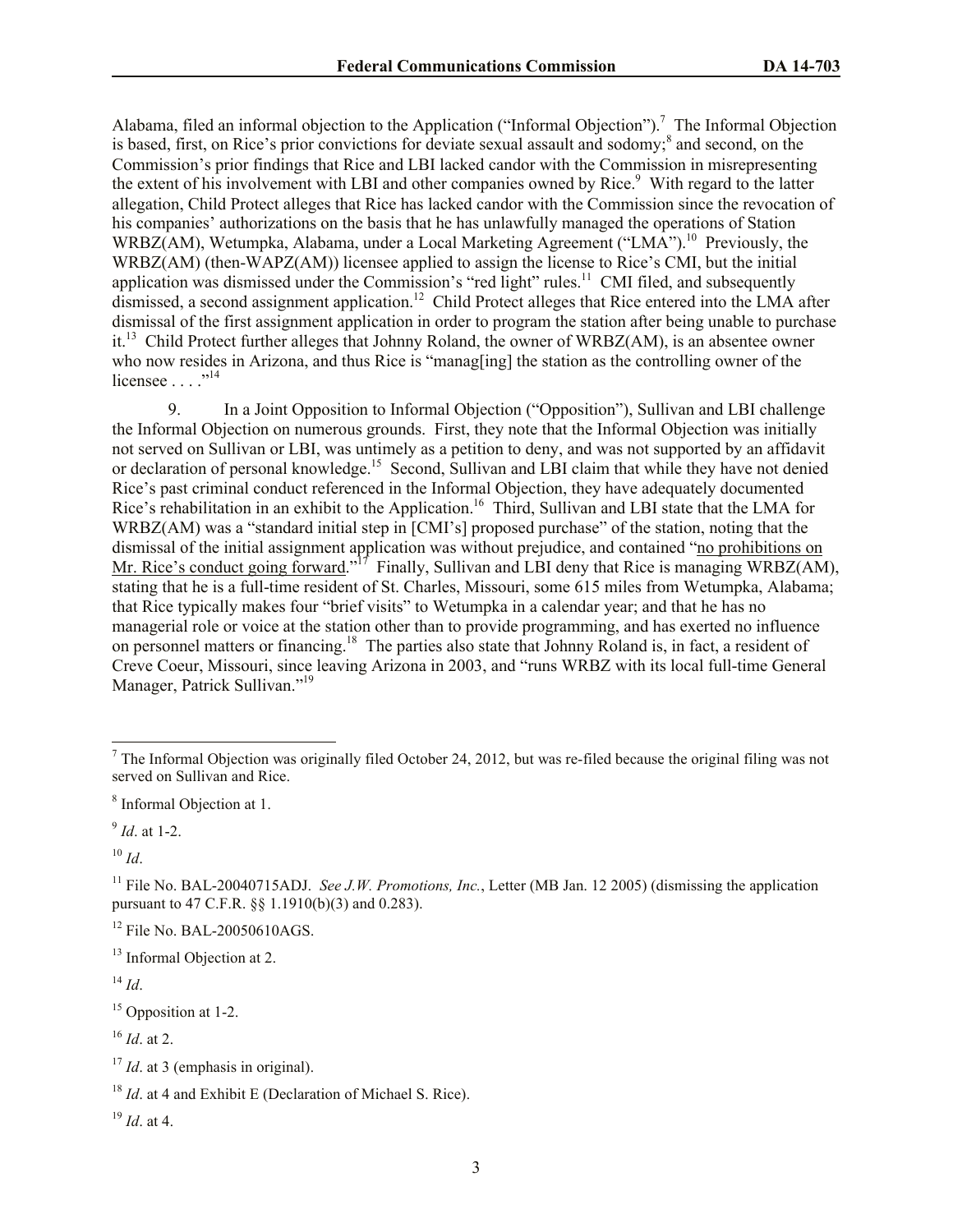#### **III. DISCUSSION**

10. *Rice's Character Qualifications.* Under the Commission's Character Qualifications Policy Statement,<sup>20</sup> non-FCC misconduct may raise a substantial and material question of fact concerning a licensee's character. In assessing character qualifications in broadcast licensing matters, the Commission considers, as relevant, "evidence of any conviction for misconduct constituting a felony."<sup>21</sup> In particular, we have found that "[b]ecause all felonies are serious crimes, any conviction provides an indication of an applicant's or licensee's propensity to obey the law" and to conform to provisions of both the Act and the agency's rules and policies.<sup>22</sup> In addition, conviction of certain felonies involving "misconduct so egregious as to shock the conscience and evoke almost universal disapprobation . . . might, of its own nature, constitute *prima facie* evidence that the applicant lacks the traits of reliability and/or truthfulness necessary to be a licensee. . . ."<sup>23</sup> In affirming the Commission's revocation of Rice's prior authorizations, the U.S. Court of Appeals for the District of Columbia Circuit opined that with regard to sexual offenses involving minors:

whatever the issue with respect to crimes that might be regarded as being on the boundary of "egregiousness," the reasonableness of the FCC's decision in the instant case is clear. There is no question but that the crimes at issue here are, as the FCC found, "characterized by moral turpitude" to such an extent that they "fall[] in the category of those that 'shock the conscience' and summon almost universal disapproval," (citation omitted) a category that the FCC expressly warned would be the subject of special agency concern.<sup>24</sup>

11. In keeping with these findings and principles, we must here weigh whether Rice has been sufficiently rehabilitated and, therefore, is qualified to hold the Station's license. In the *1990 Character Policy Statement*, the Commission stated:

Rehabilitation is generally a factor when misconduct occurred prior to the filing of the application in question. Whether an applicant has been rehabilitated will necessarily turn on the facts of each case. Among other factors, the Commission will consider: (1) whether the applicant has not been involved in any significant wrongdoing since the alleged misconduct occurred; (2) how much time has elapsed since the misconduct; (3) the applicant's reputation for good character in the community; and (4) meaningful measures taken by the applicant to prevent the future occurrence of misconduct. (citation omitted) Further, where previous Commission consideration of the misconduct resulted in the denial of an application, the deterrent impact of our previous action may provide a basis for concluding that a recurrence of misconduct is unlikely.<sup>2</sup>

12. We find that substantial and material questions remain regarding whether Rice has been rehabilitated. First, although Rice was convicted more than a decade ago, the ten-year period that the Commission generally considers as relevant is not a "statute of limitations for character inquiry," as LBI

<sup>20</sup> *See Policy Regarding Character Qualifications In Broadcast Licensing Amendment of Rules of Broadcast Practice and Procedure Relating to Written Responses to Commission Inquiries and the Making of Misrepresentations to the Commission by Permittees and Licensees*, Report, Order, and Policy Statement, 102 F.C.C.2d 1179 (1986) ("*1986 Policy Statement*"), *recon. dismissed/denied*, 1 FCC Rcd 421 (1986). *See also Policy Regarding Character Qualifications in Broadcast Licensing*, Policy Statement and Order, 5 FCC Rcd 3252 (1990) ("*1990 Policy Statement*"), *modified*, Memorandum Opinion and Order, 6 FCC Rcd 3448 (1991), *further modified*, Memorandum Opinion and Order, 7 FCC Rcd 6564 (1992).

<sup>21</sup> *See 1990 Policy Statement,* 5 FCC Rcd at 3252.

<sup>22</sup> *Id*.

<sup>23</sup> *1986 Policy Statement*, 102 F.C.C.2d at 1205 n.60.

<sup>24</sup> *Contemporary Media*, 214 F.3d at 193 (citing *1990 Policy Statement*, 5 FCC Rcd at 3252 n.5).

<sup>25</sup> *1990 Character Policy Statement*, 5 FCC Rcd 3252 n.4.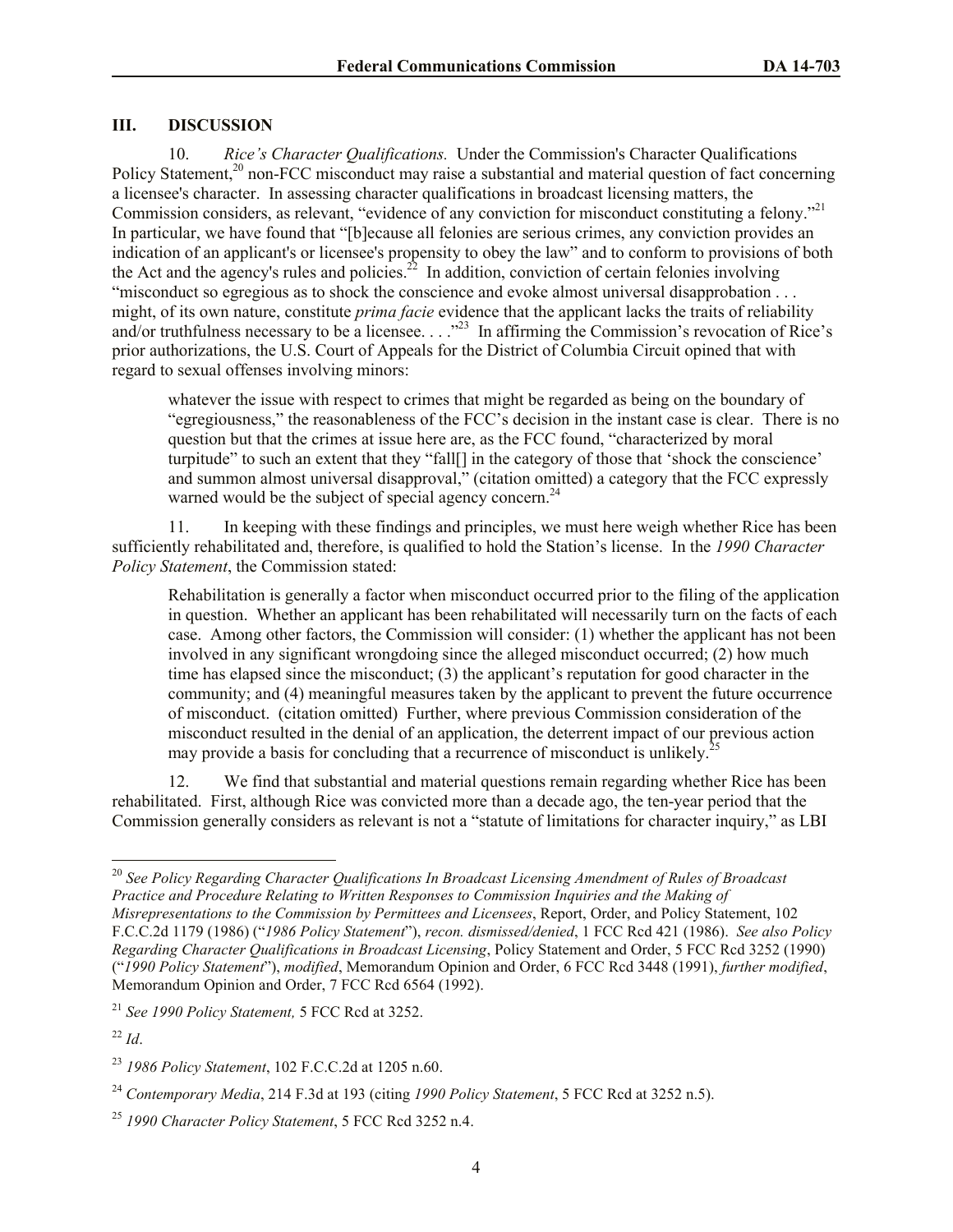characterizes it.<sup>26</sup> Indeed, the passage of time has no bearing on the question of whether the underlying allegations of misconduct can be proved or disproved. Here, we are presented with felony convictions, adverse character determinations, and a set of license revocations that are *res judicata* and therefore not subject to retrial in this hearing. Thus, while the passage of time is relevant to the issue of whether Rice has been rehabilitated, "it does not limit our consideration of *adjudicated* misconduct that has already been litigated."<sup>27</sup> Our view is consistent with Commission precedent. As but one example, the Enforcement Bureau revoked a license held by an amateur radio operator convicted more than 13 years earlier of sexual felonies involving minors.<sup>28</sup> In revoking the license, the Enforcement Bureau noted that, regardless of the lapse of time, the nature of the criminal misconduct was such that it called into serious question whether the licensee possessed the requisite character qualifications to retain his authorization.<sup>29</sup> As noted above by the Court of Appeals for the D.C. Circuit, it is without question that the nature of the criminal misconduct for which Rice was found guilty involved areas "of special agency concern."<sup>30</sup> Thus, without other compelling evidence of rehabilitation, we find that a rote application of the Commission's general ten-year time limitation policy would not serve the public interest in this instance.

13. Our review of the materials submitted in each of the Character Exhibits leads us to conclude that the testimonials therein are of limited probative value, i.e., they fall short of establishing material propositions.<sup>31</sup> The two-page introduction to the Character Exhibits, and the three-page Biographical Sketch that follows, are self-serving and, as would be expected, cast Rice in the best possible light. However, they lack critical information and provide little to no context. For example, LBI states, for example, that "[b]ased on his full rehabilitation, the State of Missouri has fully restored Mike Rice to his rights as a citizen."<sup>32</sup> Rice offers no documentation and does not detail the scope or meaning of full restoration of his rights by the State of Missouri. Moreover, the requirement by the State of Missouri that Rice remain listed on an official Sex Offender Registry as a consequence of his conviction undercuts this argument.<sup>33</sup> Without evidence of his ability to be removed from the Sex Offender Registry, his contention that the State of Missouri has fully restored his rights or deems him fully rehabilitated is dubious.

14. The primary Character Exhibit upon which Rice relies is a two-page letter, dated October 31, 2011, from psychiatrist Wayne A. Stillings, M.D. ("Stillings"), who states he has treated Rice for 20 years.<sup>34</sup> Attached to the two-page letter is an eight-page Declaration from Stillings that was itself

<sup>27</sup> *Robert D. Landis,* Order of Revocation, 22 FCC Rcd 19979, 19982 (EB 2007) ("*Landis*") (emphasis in original).

 $^{28}$  *Id*.

l

<sup>29</sup> *Id.*, 22 FCC Rcd at 19982.

<sup>30</sup> *Contemporary Media*, 214 F.3d at 193.

<sup>32</sup> Character Exhibits, second unnumbered page.

<sup>26</sup> Character Exhibits at first unnumbered page, citing *1986 Policy Statement*, 102 F.C.C.2d at 1229. There, the Commission stated, "As to the time period relevant to character inquiries, we find that, as a general matter . . . even as to consideration of past conduct indicating 'a flagrant disregard of the Commission's regulations and policies,' a ten year limitation should apply. The 'inherent inequity and practical difficulty' (citation omitted) involved in requiring applicants to respond to allegations of greater age suggests that such limit be imposed." *Id*.

<sup>31</sup> *See*, *e.g*., *Liberty Productions, a Limited Partnership*, *et al*., Memorandum Opinion and Order, 16 FCC Rcd 12061, 12099 n.15 (2001) (Commissioner Tristani, dissenting) (citing *U.S. v. Bagley*, 473 U.S. 667 n.5 (1985) (Marshall, J., dissenting) (citing E. Cleary, *McCormick on Evidence* § 185 (3d ed. 1984); 1 J. Wigmore, *Evidence* § 2 (P. Tillers rev. 1982))).

<sup>33</sup> *See generally* Mo. Rev. Stat. §§ 589.400 – 589.425 (2014). The requirement to register as a sex offender is a lifetime requirement, absent certain narrow circumstances, such as reversal or vacation of the offenses, that do not exist here. Mo. Rev. Stat. § 589.400(3) (2014). *See* Missouri Highway Patrol Sex Offender Registry, searchable at http://www.mshp.dps.mo.gov/CJ38/Search (accessed May 21, 2014).

<sup>&</sup>lt;sup>34</sup> Character Exhibits, sixth-seventh unnumbered pages.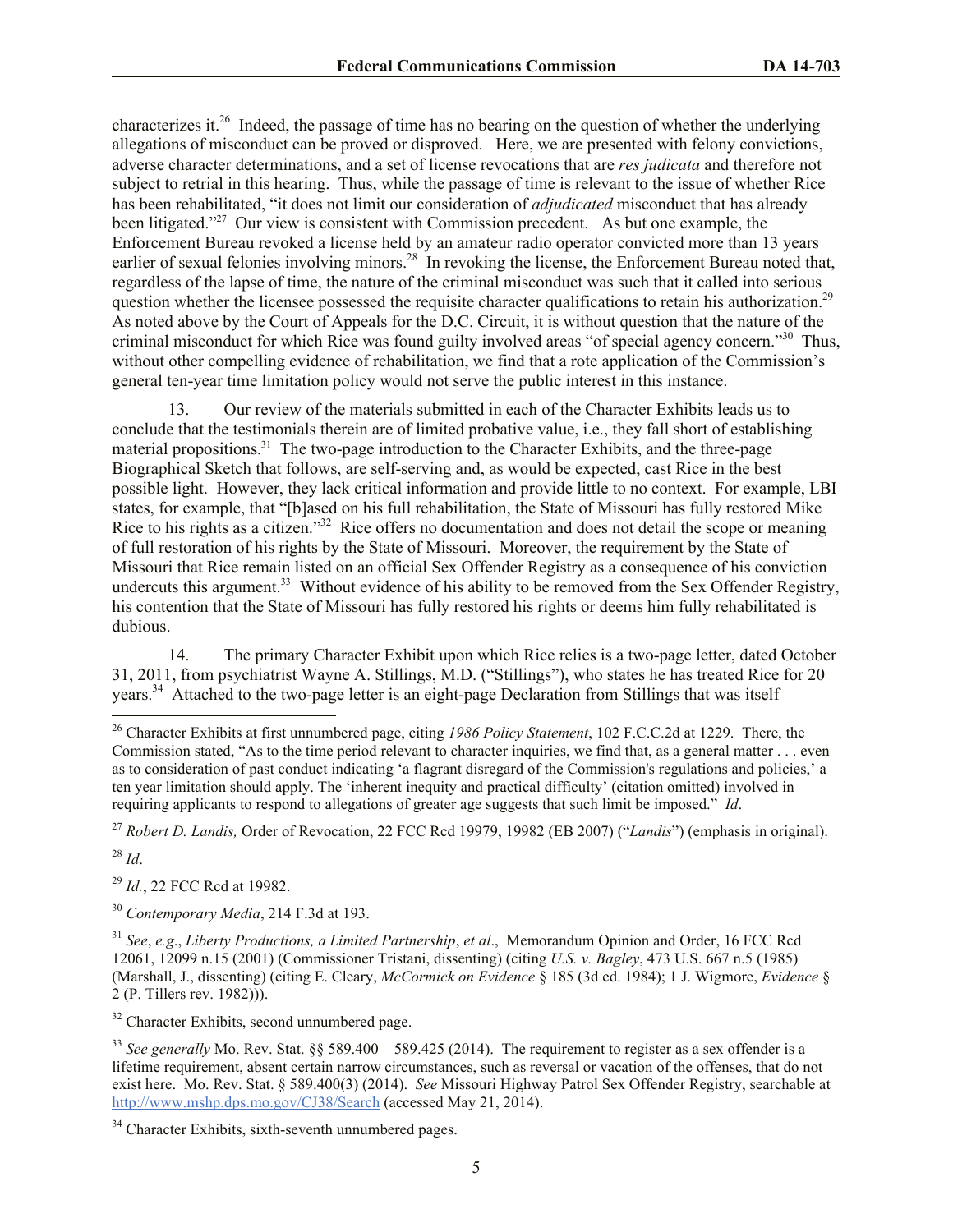executed more than ten years prior to the letter.<sup>35</sup> Stillings states that Rice's conduct that led to his criminal convictions was the result of a combination of psychiatric illnesses, specifically Bipolar Affective Disorder, Mixed; Dissociative Disorder, NOS; Dysthymia; and alcohol abuse.<sup>36</sup> Stillings opines that each of these illnesses is physiological in nature; that these physiological illnesses caused the conduct that led to Rice's criminal convictions; that Rice had no control over his conduct during episodes of mania and dissociation during which he engaged in his criminal activities; that Rice was unaware that he had these diseases prior to commencing treatment in 1991; and that he is neither a pedophile nor "in any sense a typical 'sex offender.'"<sup>37</sup> Stillings thus disputes the conclusion, from the fact of Rice's criminal convictions, that Rice is of bad character or unfit to be trusted to discharge his fiduciary responsibilities as a radio station licensee.<sup>38</sup> He states that each of Rice's disorders has been in remission for approximately ten years; that there is "absolutely no reason to anticipate that any of [Rice's] disorders will again become active, so long as [Rice] continues to take his prescribed medications and to pursue the appropriate therapy"; and that Rice is an "excellent patient, diligent and dedicated to his recovery and to maintaining his state of wellness" for the ten years prior to the 2001 declaration date.<sup>39</sup> Stallings also states that radio is Rice's "driving passion" and the "love of his life," and that to take his involvement with the radio business away from Rice would be "both tragically misguided and exceedingly harmful."<sup>40</sup>

15. We find Stillings's letter and declaration to be, in substantial part, in contradiction of the record in this case or beyond the scope of expert medical testimony.<sup>41</sup> While Stillings opines that Rice's criminal conduct was the result of a combination of physiological illnesses over which Rice had no volitional control, and that he should not be considered a "typical sex offender," it is clear that the sentencing court found Rice to be sufficiently responsible for his actions to be sentenced to a total of 84 years in prison, as well as to a 12-month sex offender program.<sup>42</sup> Stillings further states, in his covering letter, that "[i]t is [his] opinion, to a reasonable degree of medical and psychiatric certainty, that Mr. Rice is qualified for FCC licensure."<sup>43</sup> This, however, is a conclusion of law, not of medicine or psychiatry.<sup>44</sup>

 $37$  *Id.*, ¶ 8.

 $38$  *Id.*, ¶ 9.

<sup>39</sup> *Id*.

 $\overline{\phantom{a}}$ 

<sup>42</sup> *See CMI Decision*, 13 FCC Rcd at 14439; Character Exhibits, fourth unnumbered page ("Mr. Rice's medical treatment . . . also included Mr. Rice's successful completion of a 12-month Missouri Sexual Offender Program, which began on April 20, 1998.").

<sup>43</sup> Character Exhibits, seventh unnumbered page.

<sup>&</sup>lt;sup>35</sup> Declaration of Wayne A. Stillings, M.D., dated May 17, 2001, Character Exhibits at eighth through fifteenth unnumbered pages ("Stillings Declaration").

<sup>36</sup> Stillings Declaration, ¶¶ 3, 6-7.

 $^{40}$  *Id.*, ¶ 10.

 $41$  The Commission's evidentiary rules for applications and pleadings outside of a designated hearing do not follow the Federal Rules of Evidence. *See* 47 C.F.R. §§ 73.3540 and 73.3584. In a designated hearing, however, such rules, including Fed. R. Evid. 702 ("Testimony By Expert Witnesses"), do apply, except to the extent that there is a determination that relaxation of such rules will better serve the ends of justice. *See* 47 C.F.R. § 1.351.

<sup>&</sup>lt;sup>44</sup> We reiterate that Stillings's opinion regarding Rice's remission from his various illnesses is stated as a conditional: there is no reason to expect his disorders to return, *so long as* he continues taking his medication and participating in therapy. Stillings Declaration, ¶ 9. We note that the Bureau, which has application and licensing responsibilities for over 15,000 full-power broadcast stations and over 6,000 translator and booster broadcast stations, lacks both the expertise and the manpower to monitor any individual's compliance with medication and therapy programs.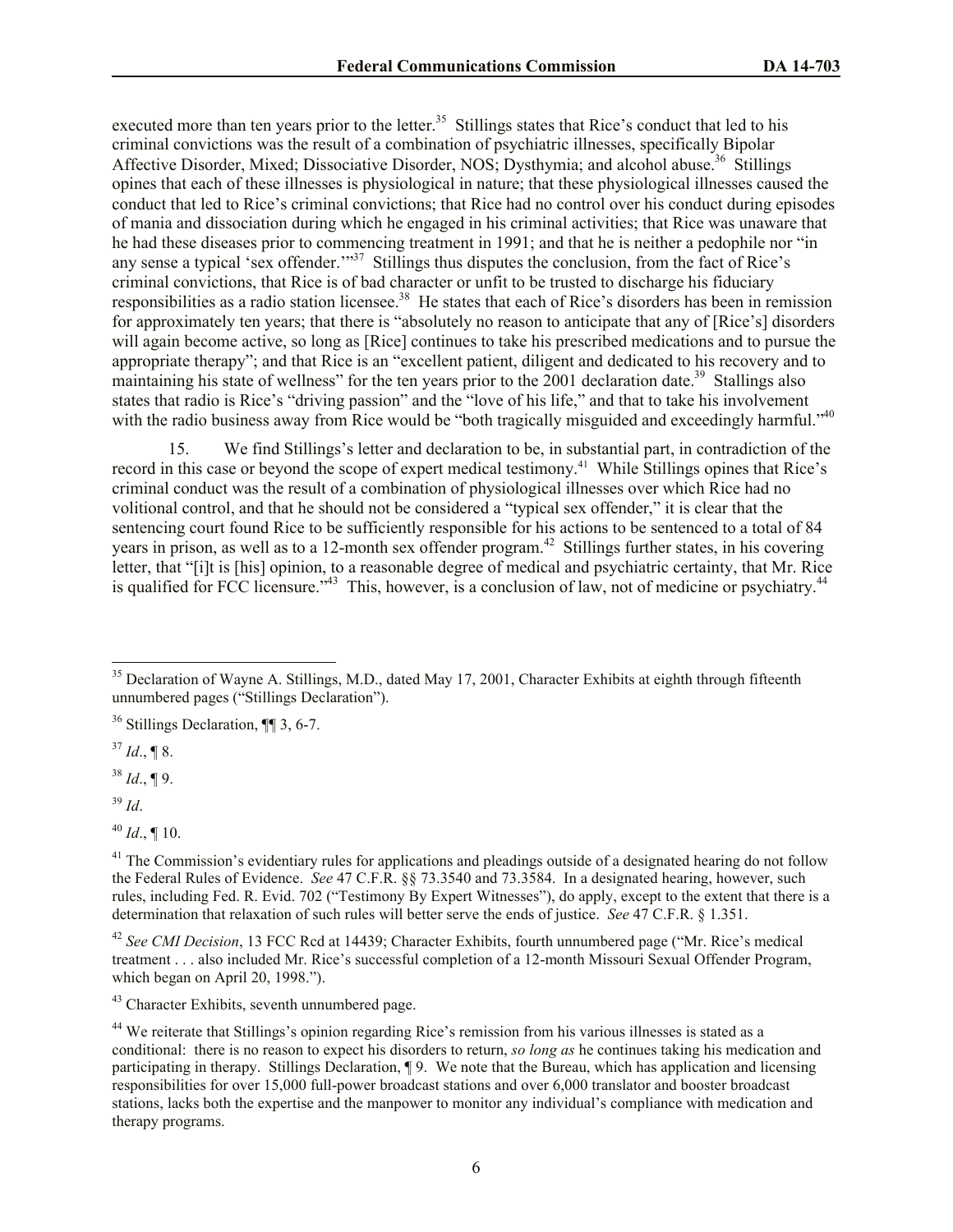In fact, Stillings does not limit himself to these areas of medical opinion, but rather argues forcefully for his patient's return to the broadcasting business.<sup>45</sup>

16. Viewed in its entirety, the Stillings declaration goes beyond being an objective medical assessment of Rice's actions and prognosis, reading more as a pleading advocating the ultimate legal result of this proceeding. Moreover where, as here, the declaration is 13 years old, there are questions regarding the probative value of any facts contained therein. A determination as to whether Rice is *presently* qualified to serve the public interest, convenience, and necessity should be based on a current and thorough assessment of his medical condition or, at the very least, on an assessment that is more recent than one that was prepared more than a decade ago. As such, Stillings's testimony does not assist us in reaching the ultimate legal and factual conclusions regarding the Application.

17. Of equal or perhaps greater importance, neither Stillings's letter or declaration, nor the other materials submitted, deals in any meaningful way with the second independent ground underlying the revocation of LBI's and the Rice Companies' prior authorizations, namely, Rice's lack of candor and misrepresentation regarding Rice's participation in the management and operation of his stations following his arrest. The Administrative Law Judge found, and both the Commission and the U.S. Court of Appeals for the District of Columbia Circuit affirmed, that LBI and the other Rice Companies lacked candor and made misrepresentations to the Commission regarding Rice's role in the management of his various stations as he awaited trial and sentencing.<sup>46</sup> As stated in the *CMI ID*,

As the sole shareholder of CMI and CBI, the (then) 67.5 percent shareholder of LBI, and an officer and director of all three corporations, Rice had the ultimate responsibility and duty to ensure that the Licensees' submissions to the Commission were complete, accurate, and truthful. This was especially important here since those reports related to his own activities. However, there is no record evidence that Rice made any attempt whatsoever to live up to his obligations in this regard. $47$ 

18. As the Commission found, the court affirmed, and Rice himself conceded, misrepresentation and lack of candor are sufficient grounds for revocation of licenses.<sup>48</sup> The misrepresentations and lack of candor were cited along with Rice's criminal convictions as separate and independent grounds for revoking the Rice Companies' authorizations.<sup>49</sup> However, LBI's rehabilitation showing is almost exclusively devoted to Rice's criminal convictions. Any determination regarding Rice's or LBI's qualifications to be a Commission licensee must include a determination regarding Rice's candor and truthfulness before the Commission. The Application does not present us with a sufficient record on which to make that determination.

19. Rice submits four letters in the Character Exhibits, each supporting his qualifications as a broadcast licensee. Each of the letters suffers from a deficiency noted by the Administrative Law Judge in the *CMI ID* with regard to character statements submitted on Rice's behalf during that proceeding, in

 $45$  For example. Stillings asserts that "[slociety has a pressing moral responsibility to end such discrimination against the mentally ill," and that "[t]he Federal Communications Commission can discharge an important element of that responsibility by supporting Mike Rice's continued mental and physical health and by reconsidering its decision regarding his radio stations." *Id*., ¶ 13. According to Stillings, "[t]o take on that responsibility would be an act of honor and courage" and "[t]o abrogate that responsibility would be … a travesty." *Id.*

<sup>46</sup> *See CMI ID*, 12 FCC Rcd at14295-14305; *CMI Decision*, 13 FCC Rcd at 14454-59; *Contemporary Media*, 214 F.3d at 196-98.

<sup>&</sup>lt;sup>47</sup> *CMI ID*, 12 FCC Rcd at 14305. We note also that these activities took place after Rice's hospitalization and while he was being treated by Stillings, yet Stillings insists that Rice "has always been truthful." Stillings Declaration, para. 11.

<sup>48</sup> *See*, *e.g., Contemporary Media*, 214 F.3d at 196.

<sup>49</sup> *CMI Decision*, 13 FCC Rcd at 14459.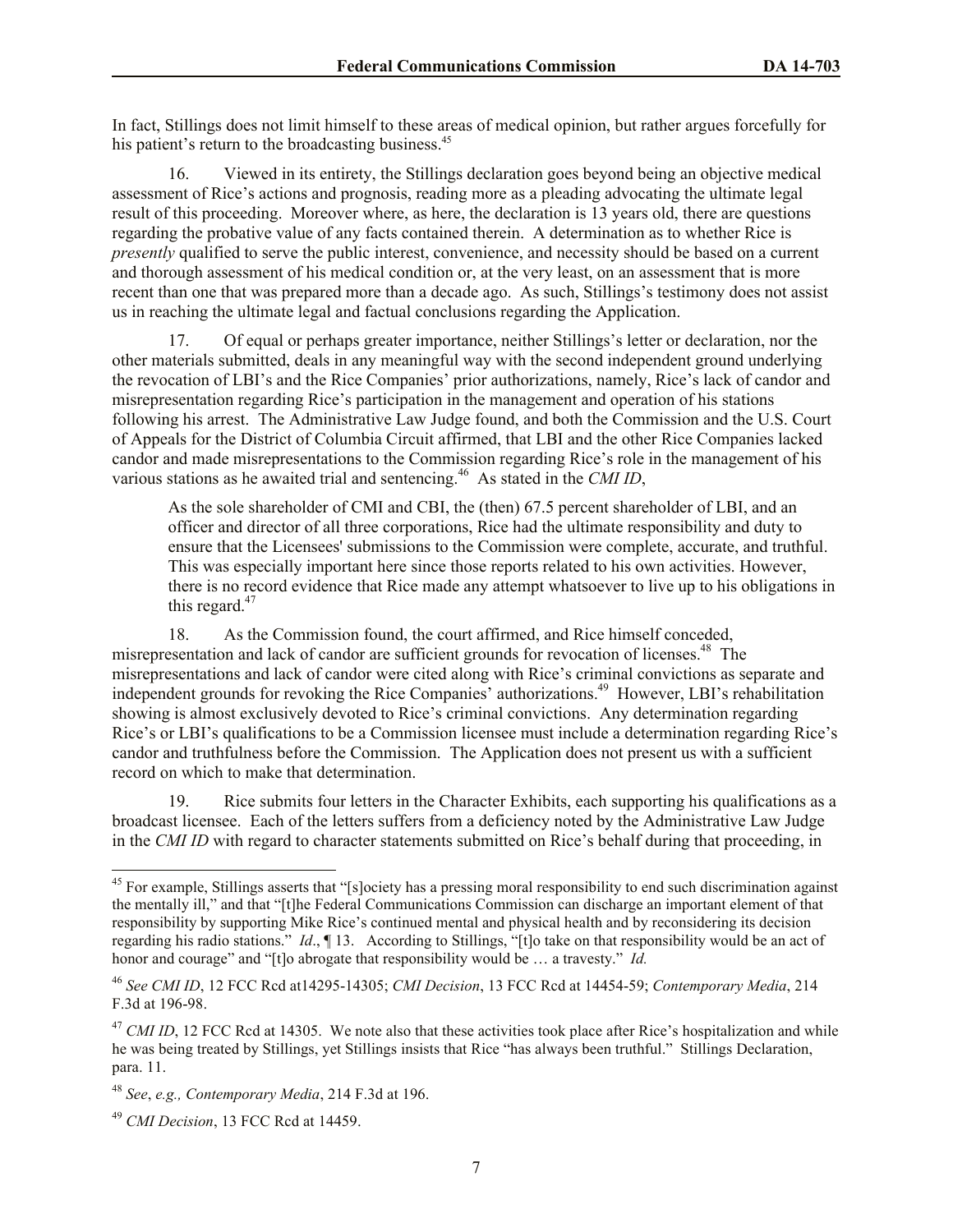that they make no mention of Rice's criminal convictions, or otherwise indicate whether the writer is familiar with those aspects of Rice's background that led to his license revocations.<sup>50</sup> The closest such indication is in a letter from Frank Utley, a Rice neighbor since 1988, who states only that Rice "is a good person, and in my opinion fully recovered from the demons of his past."<sup>51</sup> This, however, falls short of evidencing any familiarity with the specifics of either Rice's criminal convictions or of the grounds for revocation of his radio station licenses. Kenny L. Robertson, who states he has known Rice for 25 years, speaks to Rice's election to the boards of a homeowners' association and a condominium association, states that based on his observation, Rice has "the respect of his neighbors," and is "always willing to help others in need."<sup>52</sup> Teddy Booker, who does not disclose how long he has known Rice, states that Rice exhibited honest dealings with him, that he finds Rice to be "an honorable honest person," and that he never noticed or heard any accusations against Rice.<sup>53</sup> Kevin Berlen, a former employee of Rice's radio stations who states he is currently the local manager of a Rice-owned communications tower, testifies only to the "extemporary (sic) operation" of Rice's stations, and that Berlen never noticed any violations of FCC regulations. Berlen characterizes the former Rice stations as "the finest technical facilities in the area." <sup>54</sup> The Berlen letter speaks exclusively of the technical facilities of the Rice Companies and Rice's qualities as a radio station operator, rather than addressing Rice's character qualifications. The other three letters consist primarily of vague platitudes concerning Rice's honesty, his positions with nonbroadcast associations (that do not carry the same responsibilities for truthfulness and acting in the public interest that broadcast licensees do), and his personal kindness and willingness to help others in need. Such statements shed little light on Rice's character as a potential Commission licensee, particularly given that, as noted above, there is no indication that the declarants are aware of the details of Rice's background or his prior criminal acts, and could therefore speak to his rehabilitation from those past acts. While each of the four letters evinces the writer's favorable disposition toward Rice, we are unable to find on the basis of these letters that Rice possesses the requisite good character to become a Commission licensee.

20. *Informal Objection*. With regard to Child Protect's Informal Objection,<sup>55</sup> we believe the above discussion addresses Child Protect's first concern regarding Rice's past criminal convictions and potential rehabilitation. With regard to the WRZB(AM) LMA, however, Child Protect does not set forth facts sufficient to raise a substantial and material question of fact regarding Rice's alleged control over WRZB(AM). LMA's are not precluded by any Commission rule or policy, as long as our ownership rules are not violated and the participating licensee maintains ultimate control over its facilities.<sup>56</sup> The licensee maintains such control when it holds ultimate responsibility for essential station matters such as

<sup>50</sup> *See CMI ID,* 12 FCC Rcd at 14294; *CMI Decision*, 13 FCC Rcd at 14446. *See also Contemporary Media*, 214 F.3d at 195 ("We cannot fault the FCC for concluding that those who vouched for Rice's character while evidencing little if any knowledge of his egregious acts cannot be regarded as credible on the subject.").

 $<sup>51</sup>$  Character Exhibits, nineteenth unnumbered page (Letter from Frank James Utley, Jr.).</sup>

 $52$  *Id.*, sixteenth unnumbered page (Letter from Kenny L. Robertson).

<sup>53</sup> *Id*., seventeenth unnumbered page (Letter from Teddy Booker).

<sup>&</sup>lt;sup>54</sup> *Id.*, eighteenth unnumbered page (Letter from Kevin Berlen).

<sup>&</sup>lt;sup>55</sup> While Child Protect requests that we accept its filing as "an objection to and petition to deny" the Application, it was filed more than 30 days after public notice of the Application's acceptance for filing. *Broadcast Applications*, Public Notice, Report No. 27747 (MB May 29, 2012) at 3. Because it was untimely filed, it may not be considered as a petition to deny. 47 C.F.R. § 73.3584(a). Consistent with the Bureau's practice, we will consider the filing on its merits as an informal objection.

<sup>56</sup> *2002 Biennial Regulatory Review – Review of the Commission's Broadcast Ownership Rules and Other Rules Adopted Pursuant to Section 202 of the Telecommunications Act of 1996*, Report and Order and Notice of Proposed Rule Making, 18 FCC Rcd 13620, 13743 (2003) (subsequent history omitted).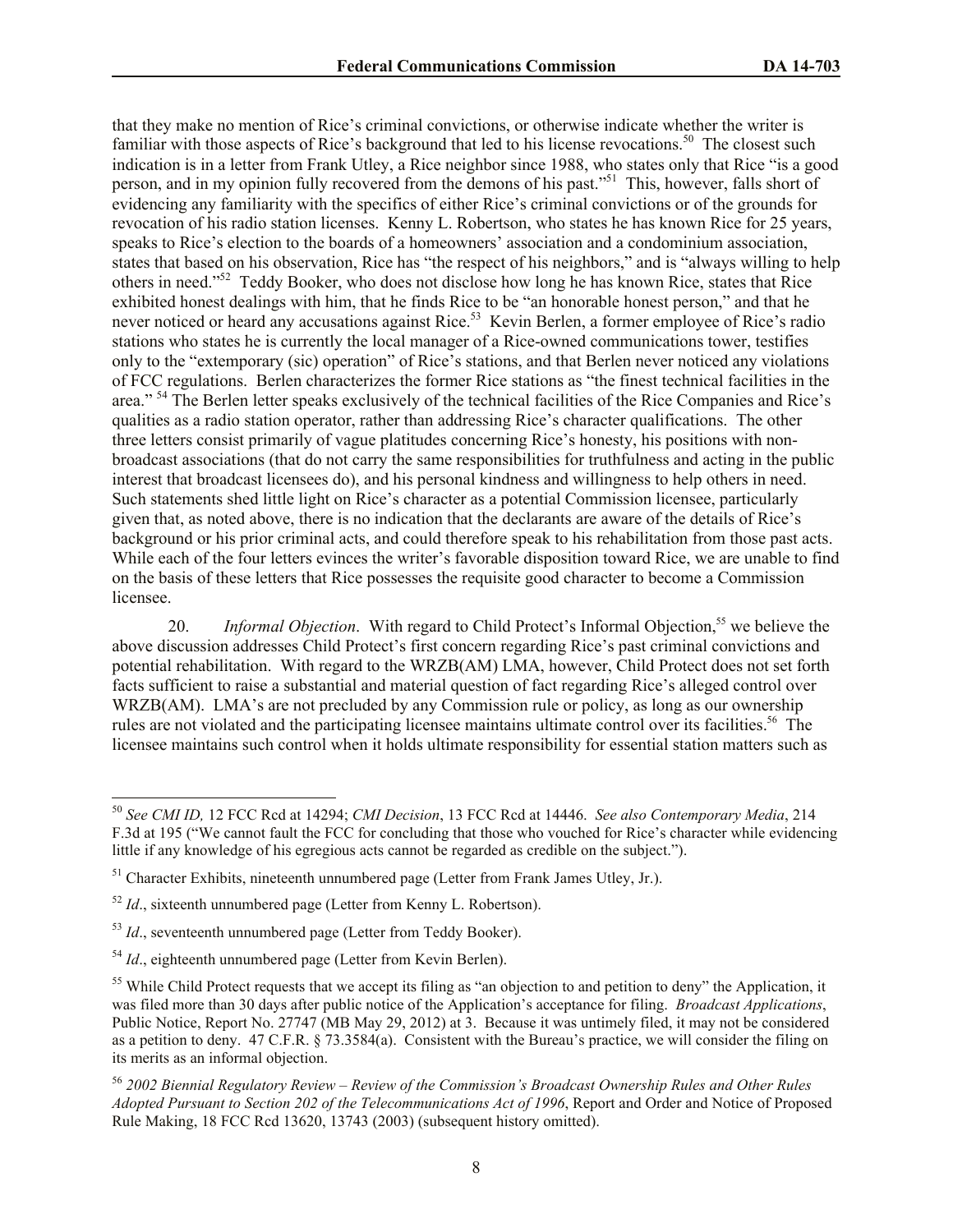programming, personnel, and finances.<sup>57</sup> Child Protect does not set forth specific facts, supported by the affidavit of a person with personal knowledge,<sup>58</sup> demonstrating that WRZB(AM)'s licensee abrogated its responsibility for station functions. Child Protect therefore does not make out a *prima facie* case of any statutory or rule violation, nor does Child Protect provide evidence to counter LBI's rebuttal of its allegations.<sup>59</sup> We thus decline to designate an issue regarding CMI's LMA of WRZB(AM).

# **IV. CONCLUSIONS**

21. In light of the foregoing, we believe that there remain substantial and material questions of fact as to whether Rice, and therefore LBI, possesses the requisite character qualifications to be a Commission licensee. Having examined all of the record evidence regarding Rice's character and finding it lacking in probative value, and given the seriousness of the criminal behavior in which Rice engaged, we believe that a hearing before an Administrative Law Judge is warranted. In this regard, such a hearing will provide the best forum to evaluate whether Rice has been rehabilitated to an extent that the Commission is fully confident Rice will refrain from engaging in the kind of behavior for which he was convicted; Rice and/or LBI can be relied upon to be truthful, candid, and forthcoming in their dealings with the Commission; and Rice and/or LBI will comply in all other respects with the Commission's Rules, regulations, and policies.<sup>60</sup> Consequently, appropriate issues will be designated for hearing.

## **V. ORDERING CLAUSES**

l

22. ACCORDINGLY, IT IS ORDERED that, pursuant to Section 309(e) of the Communications Act of 1934, as amended, 47 U.S.C. § 309(e), the captioned Application IS DESIGNATED FOR HEARING in a proceeding before an FCC Administrative Law Judge, at a time and place to be specified in a subsequent Order, upon the following issues:

(a) To determine the effects, if any, of Michael S. Rice's felony convictions on his qualifications and/or the qualifications of Lake Broadcasting, Inc., to be a Commission licensee;

(b) To determine the effects, if any, of the misrepresentation and lack of candor by Michael S. Rice's broadcast companies on his qualifications and/or the qualifications of Lake Broadcasting, Inc., to be a Commission licensee;

<sup>57</sup> 47 U.S.C. § 310(d); 47 C.F.R. § 73.3540(a). *See also Solar Broadcasting Co., Inc.*, Memorandum Opinion and Order, 17 FCC Rcd 5467, 5486 (2002) ("Although a licensee may delegate certain functions to an agent or employee on a day-to-day basis, ultimate responsibility for essential station matters, such as personnel, programming and finances, is nondelegable."); *Radio Moultrie, Inc.*, EB Docket No. 02-367, Order to Show Cause and Notice of Opportunity for Hearing, 17 FCC Rcd 24304, 24306-07 (2002) (stating that "the Commission looks not only to who executes the programming, personnel, and finance responsibilities, but also to who establishes the policies governing those three areas"); *Choctaw Broadcasting Corp.*, Memorandum Opinion and Order, 12 FCC Rcd 8534, 8538-39 (1997) ("[A] licensee involved in an LMA is not relieved of its responsibility to retain ultimate control.").

<sup>58</sup> Child Protect states only that it is its understanding, "on information and belief," that Rice manages WRZB(AM) as the controlling owner of the licensee. Informal Objection at 3.

<sup>&</sup>lt;sup>59</sup> The LMA did not provide Rice with an ownership interest in WRZB(AM). Had it provided Rice with a cognizable ownership interest in the station, that would have raised a question as to the licensee's qualifications to remain a licensee. *See 1990 Policy Statement*, 5 FCC Rcd at 3252.

 $60$  In evaluating the evidentiary record in this proceeding, the Presiding Administrative Law Judge should consider whether crimes involving child sex abuse are so egregious, so utterly shocking to the conscience, and so patently inconsistent with the public interest, that a person so convicted, regardless of when the conviction took place, may be determined to be qualified to be a Commission licensee only in the most extraordinary and compelling of circumstances. *See 1986 Policy Statement*, 102 F.C.C.2d at 1205 n.60; *1990 Policy Statement*, 5 FCC Rcd at 3253 n.5.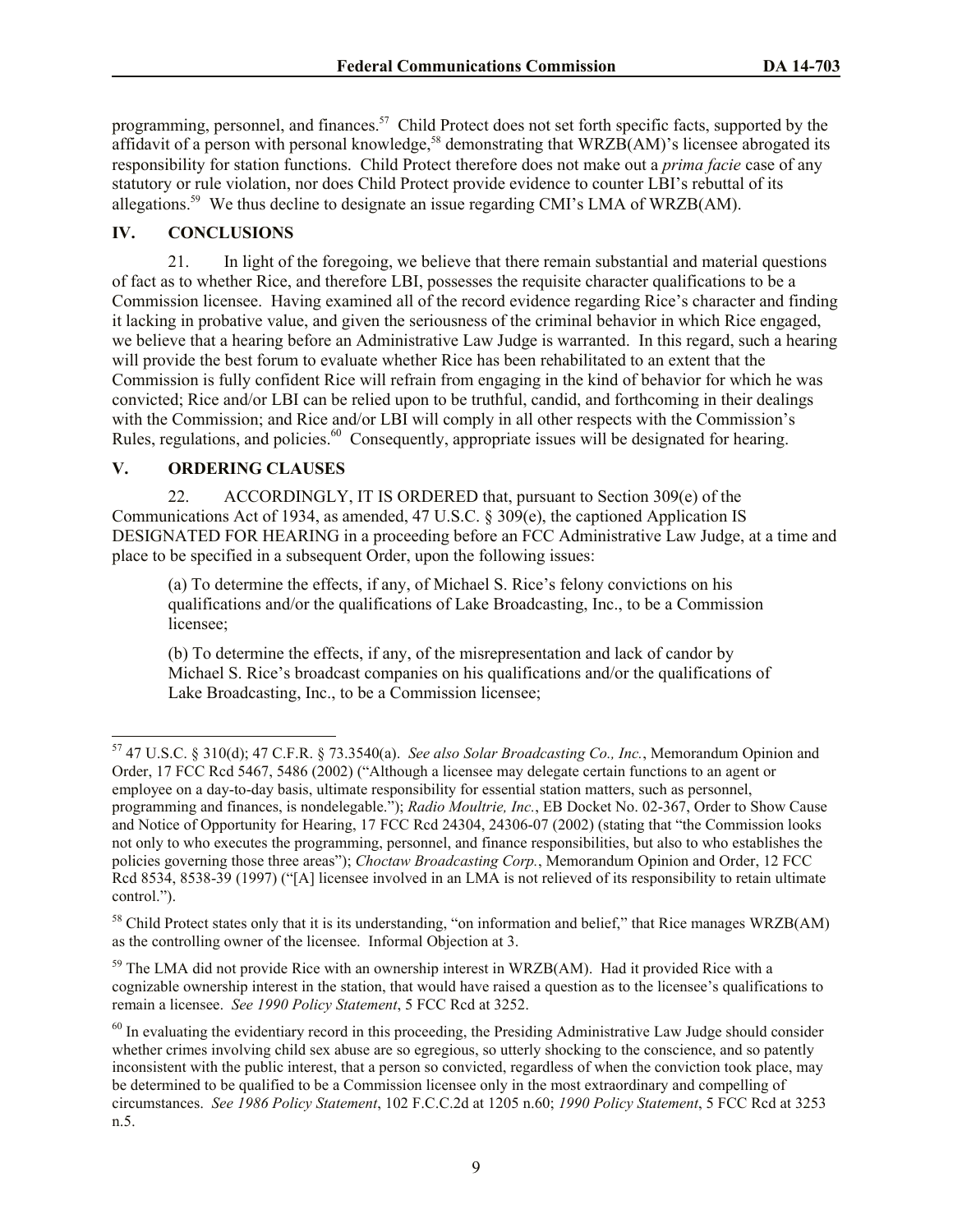(c) To determine, in light of the evidence adduced pursuant to the foregoing issues, whether Michael S. Rice and/or Lake Broadcasting, Inc., is qualified to be a Commission licensee; and

(d) To determine, in light of the evidence adduced pursuant to the foregoing issues, whether the captioned Application for consent to the assignment of license for Station W238CE should be granted.

23. IT IS FURTHER ORDERED that to avail themselves of the opportunity to be heard and the right to present evidence at a hearing in these proceedings, pursuant to Section 1.221 of the Commission's Rules, Lake Broadcasting, Inc., and Patrick Sullivan, in person or by their attorneys, SHALL FILE, within 20 days of the mailing of this Hearing Designation Order, written appearances in triplicate stating their respective intentions to appear on the date fixed for hearing and to present evidence on the issues specified in this Hearing Designation Order.

24. IT IS FURTHER ORDERED, pursuant to Section 1.221 of the Commission's Rules, that if Lake Broadcasting, Inc., or Patrick Sullivan fails to file a written appearance within the time specified above, or has not filed prior to the expiration of that time a petition to dismiss without prejudice, or a petition to accept, for good cause shown, such written appearance beyond expiration of said 20 days, the Presiding Administrative Law Judge shall expeditiously dismiss the captioned application with prejudice for failure to prosecute.

25. IT IS FURTHER ORDERED that the Chief, Enforcement Bureau, IS MADE A PARTY to this proceeding without the need to file a written appearance.

26. IT IS FURTHER ORDERED, that a copy of each document filed in this proceeding subsequent to the date of adoption of this Hearing Designation Order SHALL BE SERVED on the counsel of record appearing on behalf of the Chief, Enforcement Bureau. Parties may inquire as to the identity of such counsel by calling the Investigations & Hearings Division of the Enforcement Bureau at (202) 418-1420. Such service copy SHALL BE ADDRESSED to the named counsel of record, Investigations & Hearings Division, Enforcement Bureau, Federal Communications Commission, 445 12<sup>th</sup> Street, S.W., Washington, DC 20554.

27. IT IS FURTHER ORDERED, that the Presiding Administrative Law Judge shall not, in the context of this hearing proceeding, relitigate any of the findings of fact and/or conclusions of law contained in any order or opinion relating to the state court proceeding in which Michael S. Rice was determined to be a convicted felon or in any order or opinion relating to the Commission proceeding in which Michael S. Rice and/or the broadcast companies in which he held an interest were previously determined to be unqualified.

28. IT IS FURTHER ORDERED, that, in accordance with Section 309(e) of the Communications Act of 1934, as amended, the burdens of proceeding with the introduction of evidence and of proof with respect to all issues designated herein SHALL BE upon the parties to the captioned application.

29. IT IS FURTHER ORDERED that, given the very serious questions that exist as to whether Michael S. Rice and/or Lake Broadcasting, Inc. is qualified to hold a Commission license and operate a radio facility in the public interest, the Presiding Administrative Law Judge shall, to the fullest extent possible, ensure that each of the issues designated herein is thoroughly explored and his Initial Decision is predicated on a full and complete evidentiary record.

30. IT IS FURTHER ORDERED, that the parties to the captioned application shall, pursuant to Section 311(a)(2) of the Communications Act of 1934, as amended,<sup>61</sup> and Section 73.3594 of the

 $61$  47 U.S.C. § 311(a)(2).